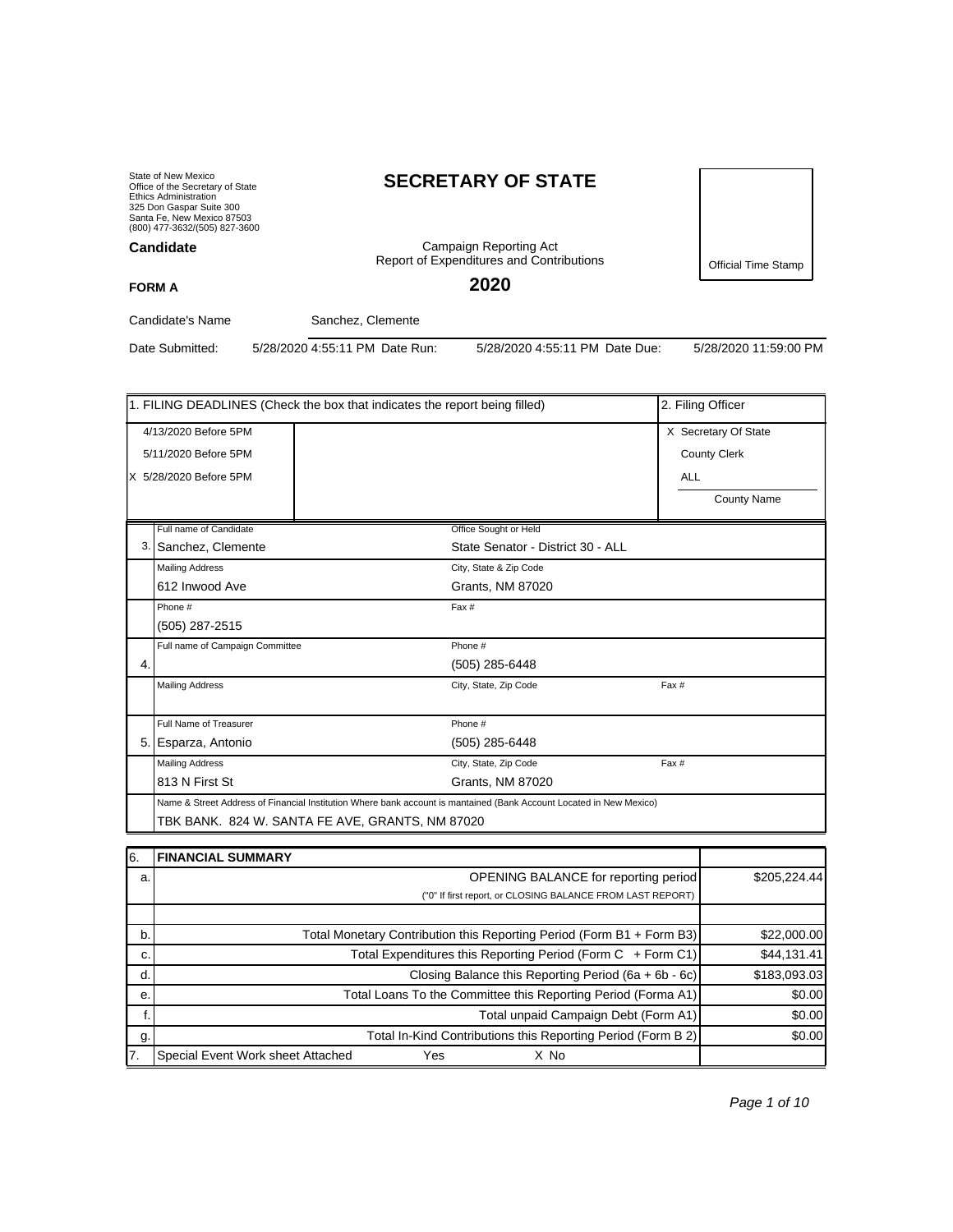**Campaign Reporting Act**

**Ethics Administration**

**Report of Expenditures and Contributions 2020**

Candidate's Name Sanchez, Clemente

| Date Submitted:       | 5/28/2020 4:55:11 PM Date Run: | 5/28/2020 4:55:11 PM Date Due: | 5/28/2020 11:59:00 PM |
|-----------------------|--------------------------------|--------------------------------|-----------------------|
|                       | 1. TOTAL DEBT CARRIED FORWARD  |                                | \$0.00                |
|                       | 2. TOTAL LOAN CONTRIBUTIONS    |                                | \$0.00                |
| 3. TOTAL DEBT PAID    |                                |                                | \$0.00                |
|                       | 4. TOTAL LOANS FORGIVEN        |                                | \$0.00                |
| 5. ITOTAL UNPAID DEBT |                                |                                | \$0.00                |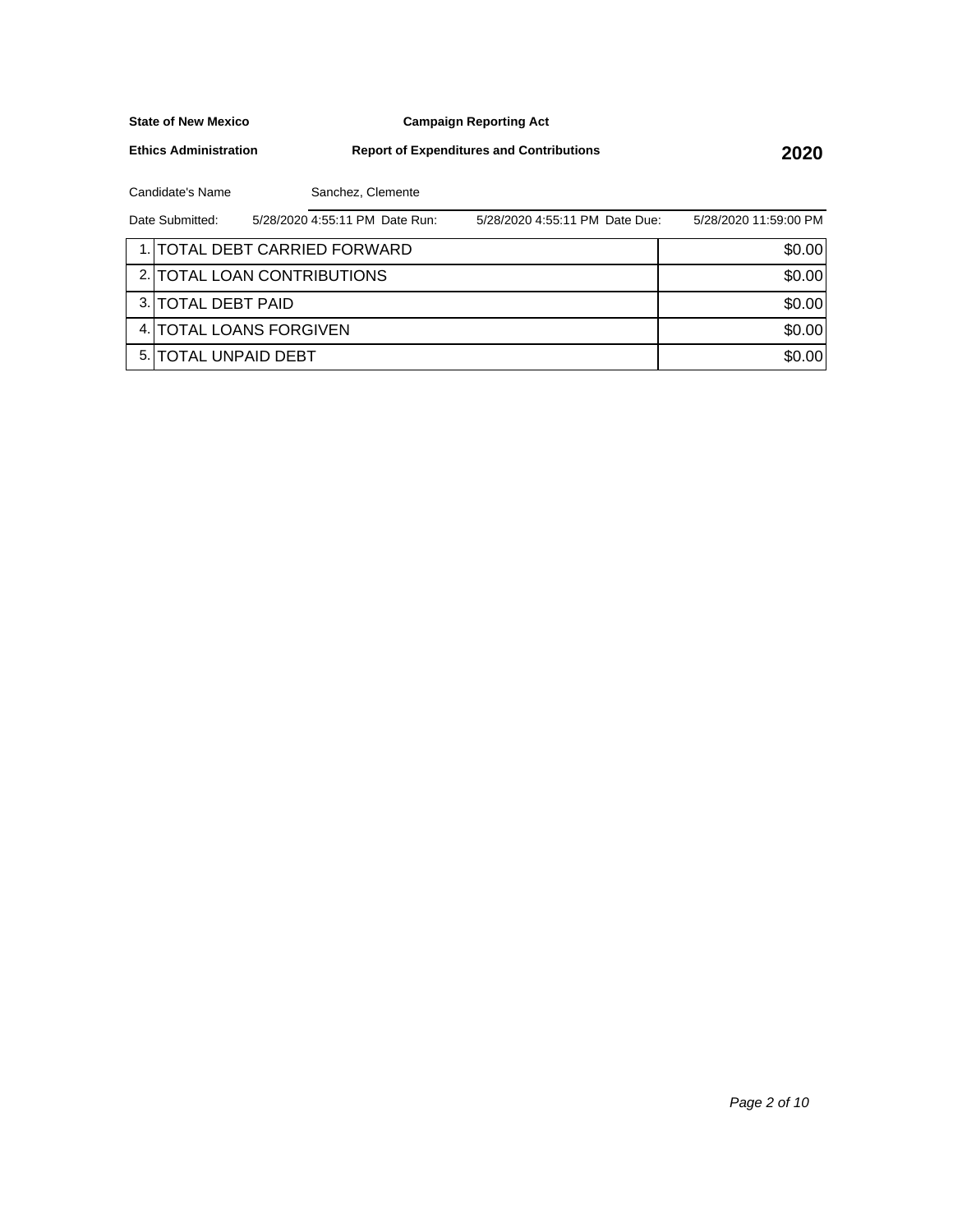**Campaign Reporting Act**

**Ethics Administration**

**Report of Expenditures and Contributions 2020**

## **FORM B 1**

## **MONETARY CONTRIBUTIONS**

Candidate's Name

Sanchez, Clemente

Date Submitted: 5/28/2020 4:55:11 PM Date Run: 5/28/2020 4:55:11 PM Date Due: 5/28/2020 11:59:00 PM

| <b>DATE</b> | <b>NAME and ADDRESS of CONTRIBUTOR</b>                                                                                       | <b>OCCUPATION</b><br>(of any contributor who makes a<br>contribution of \$250 or more in an<br>election) | <b>AMOUNT</b> |
|-------------|------------------------------------------------------------------------------------------------------------------------------|----------------------------------------------------------------------------------------------------------|---------------|
|             | 5/23/2020 AT&T Services, Inc. - 111 3rd NW, Albuquerque<br>NM 87102                                                          | Telecomunications                                                                                        | \$500.00      |
|             | 5/22/2020 Ronald Shetllsworth - 4701 Mijas Dr. NW,<br>Albuquerque NM 87120                                                   | Friend                                                                                                   | \$150.00      |
|             | 5/22/2020 Enterprise Holdings, Inc. - 600 Corporate Park<br>Drive, St. Louis MO 63105                                        | <b>Business</b>                                                                                          | \$1,000.00    |
|             | 5/20/2020 PhRMA - 950 F Street NW, Suite 300, Washington,<br>DC DC 20004                                                     | Pharmaceutical                                                                                           | \$1,500.00    |
|             | 5/18/2020 CoreCivic - 10 Burton Hills Blvd., Nashville TN<br>37215                                                           | Corrections                                                                                              | \$1,000.00    |
|             | 5/18/2020 Southern Glazers Wine and Spirits - 2400 SW<br>146th Ave., Miramar FL 33027                                        | Beverage Co.                                                                                             | \$750.00      |
|             | 5/14/2020 Apache Corporation PAC - 2000 Poast Oak Blvd.<br>Suite 100, Houston TX 77056                                       | PAC                                                                                                      | \$1,000.00    |
|             | 5/13/2020 Hospital Services Corp. - P.O. Box 92200,<br>Albuquerque NM 87199                                                  | <b>Business</b>                                                                                          | \$1,000.00    |
|             | 5/13/2020 Tomasita's SF - 500 S Guadalupe St., Santa Fe NM<br>87501                                                          | Restaurant                                                                                               | \$500.00      |
|             | 5/12/2020 CenturyLink - P.O. Box 4065, Monroe LA 71211                                                                       | <b>Business</b>                                                                                          | \$400.00      |
|             | 5/11/2020 Raymond Sanchez - PO Box 1966, Albuquerque<br>NM 87103                                                             | Attorney                                                                                                 | \$200.00      |
|             | 5/8/2020 Anheuser Busch - One Busch Place, St. Louis MO<br>63118                                                             | <b>Businss</b>                                                                                           | \$1,000.00    |
|             | 5/8/2020 Bueno Foods - 2001 4th Street SW, Albuquerque<br>NM 87102                                                           | <b>Food Products</b>                                                                                     | \$1,000.00    |
|             | 5/8/2020 ICBA/NM PAC - PO Box 1810, Aztec NM 87410                                                                           | <b>PAC</b>                                                                                               | \$2,500.00    |
|             | 5/7/2020 Association of Commerce & Industry Jobs PAC<br>Candidate - 2201 Buena Vista Dr. SE Ste 410,<br>Albuquerque NM 87106 | Association                                                                                              | \$3,000.00    |
| 5/7/2020    | Centene Managment Company, LLC - 7711<br>Carondelet Ave., St. Louis MO 63105                                                 | <b>Health Care</b>                                                                                       | \$1,000.00    |
|             | 5/7/2020 NM Rural Electric CO-OP Association - 614 Don<br>Gaspar, Santa Fe NM 87505                                          | Association                                                                                              | \$500.00      |
|             | 5/6/2020 NM PT PAC - PO BOX 66647, Albuquerque NM<br>87193                                                                   | Medical                                                                                                  | \$500.00      |
|             | 5/6/2020 New Mexico Chile Association - PO Box 845,<br>Mesilla Park NM 88047                                                 | <b>Food Products</b>                                                                                     | \$3,500.00    |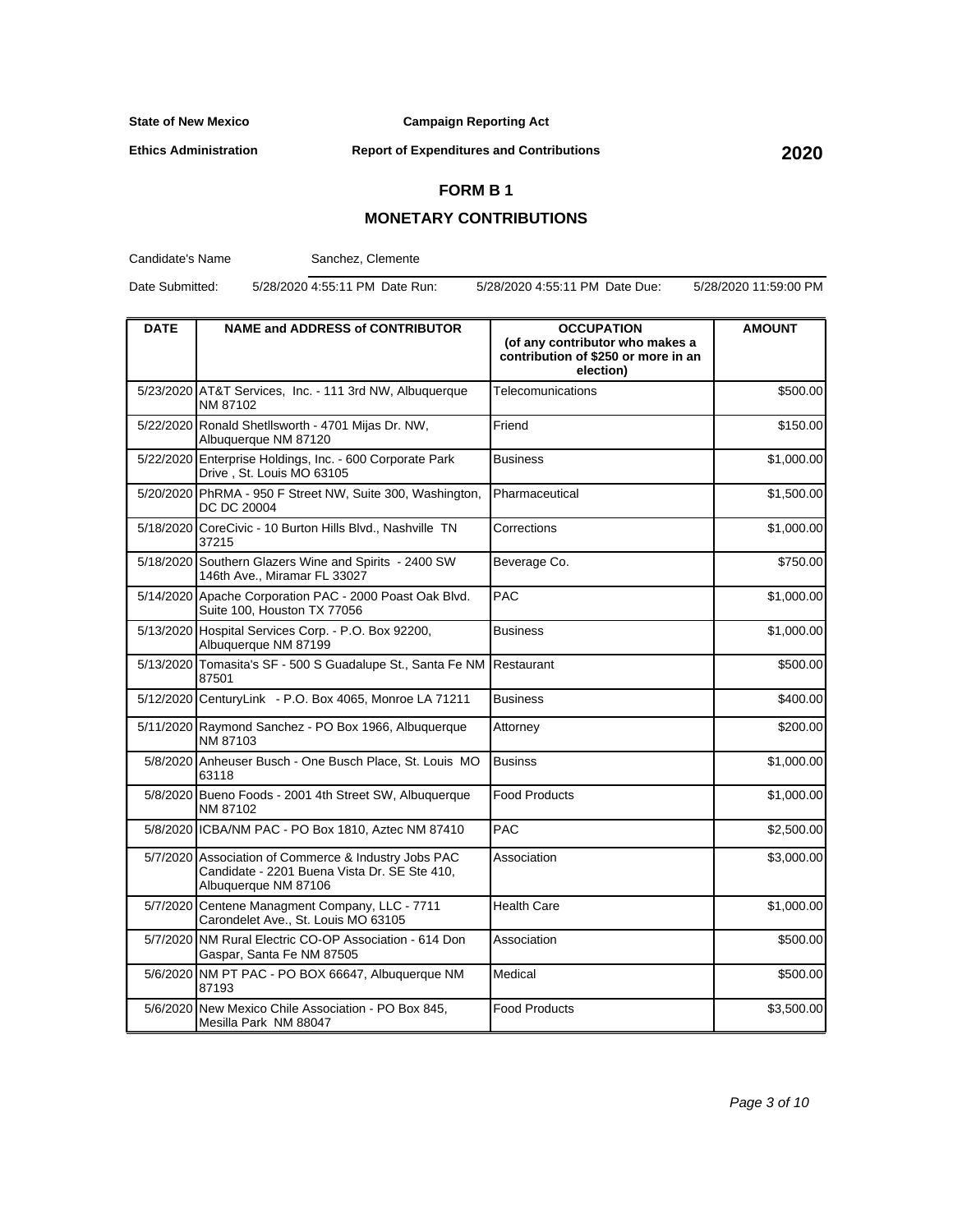#### **Campaign Reporting Act**

#### **Ethics Administration**

## **Report of Expenditures and Contributions 2020**

| 5/5/2020 New Mexico RPAC - 2201 Brothers Rd., Santa Fe<br>INM 87505 | <b>IPAC</b>  | \$1,000,00  |
|---------------------------------------------------------------------|--------------|-------------|
|                                                                     | <b>TOTAL</b> | \$22,000.00 |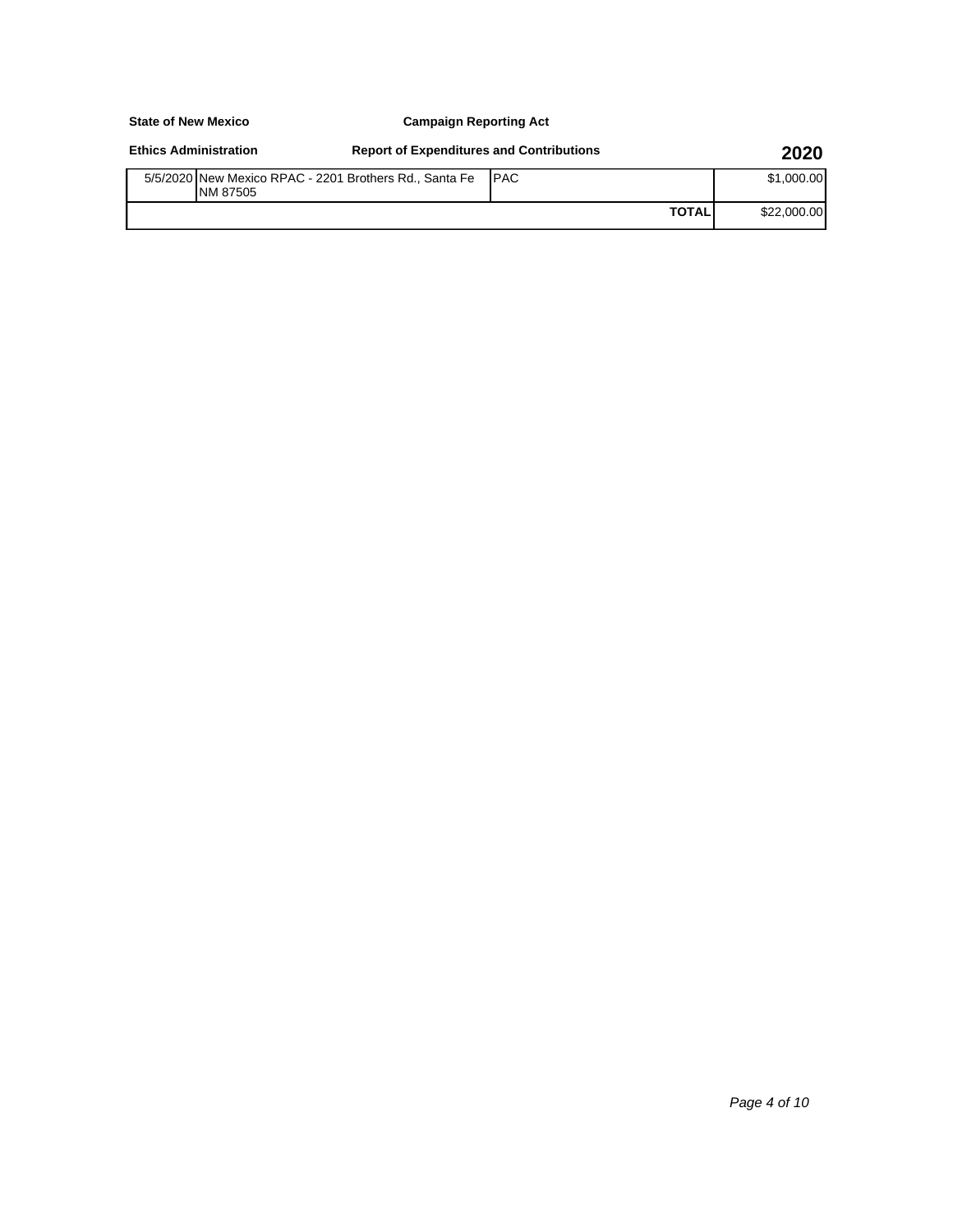**Campaign Reporting Act**

**Ethics Administration**

**Report of Expenditures and Contributions 2020**

# **FORM B 2**

## **IN-KIND CONTRIBUTIONS**

| Candidate's Name |  |                                        | Sanchez, Clemente                                                |                                                                                                          |                       |  |
|------------------|--|----------------------------------------|------------------------------------------------------------------|----------------------------------------------------------------------------------------------------------|-----------------------|--|
| Date Submitted:  |  |                                        | 5/28/2020 4:55:11 PM Date Run:<br>5/28/2020 4:55:11 PM Date Due: |                                                                                                          | 5/28/2020 11:59:00 PM |  |
| <b>DATE</b>      |  | <b>NAME and ADDRESS of CONTRIBUTOR</b> |                                                                  | <b>OCCUPATION</b><br>(of any contributor who makes a<br>contribution of \$250 or more in an<br>election) | <b>VALUE</b>          |  |
|                  |  |                                        |                                                                  |                                                                                                          | <b>TOTAL</b>          |  |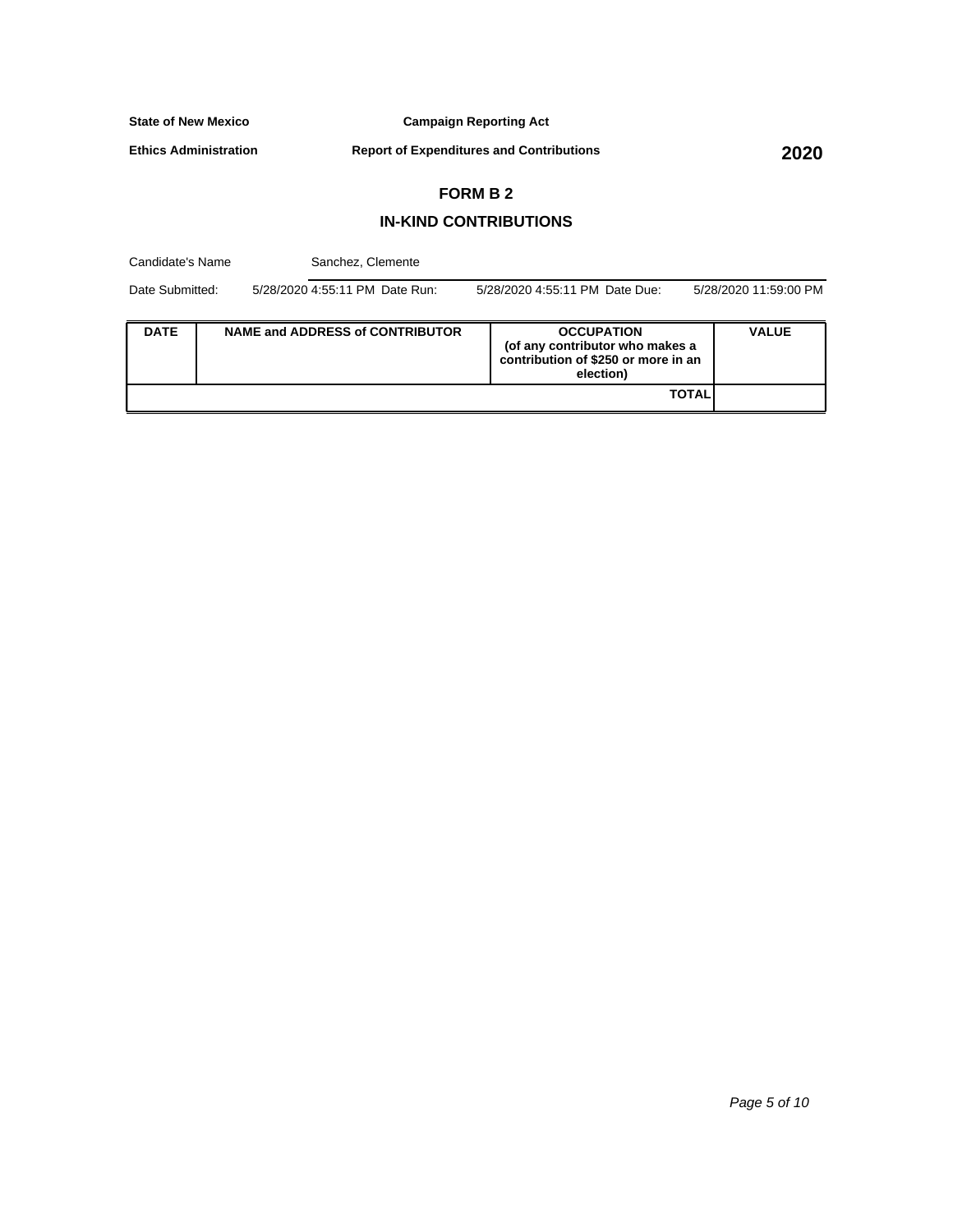**Campaign Reporting Act**

**Ethics Administration**

**Report of Expenditures and Contributions 2020**

# **FORM B 3**

## **LOAN CONTRIBUTIONS**

| Candidate's Name |  |                      | Sanchez, Clemente                   |                                |                       |  |
|------------------|--|----------------------|-------------------------------------|--------------------------------|-----------------------|--|
| Date Submitted:  |  |                      | 5/28/2020 4:55:11 PM Date Run:      | 5/28/2020 4:55:11 PM Date Due: | 5/28/2020 11:59:00 PM |  |
| <b>DATE</b>      |  | <b>TRANSFER DATE</b> | <b>NAME and ADDRESS of CREDITOR</b> |                                | <b>AMOUNT</b>         |  |
|                  |  |                      |                                     | <b>TOTAL</b>                   |                       |  |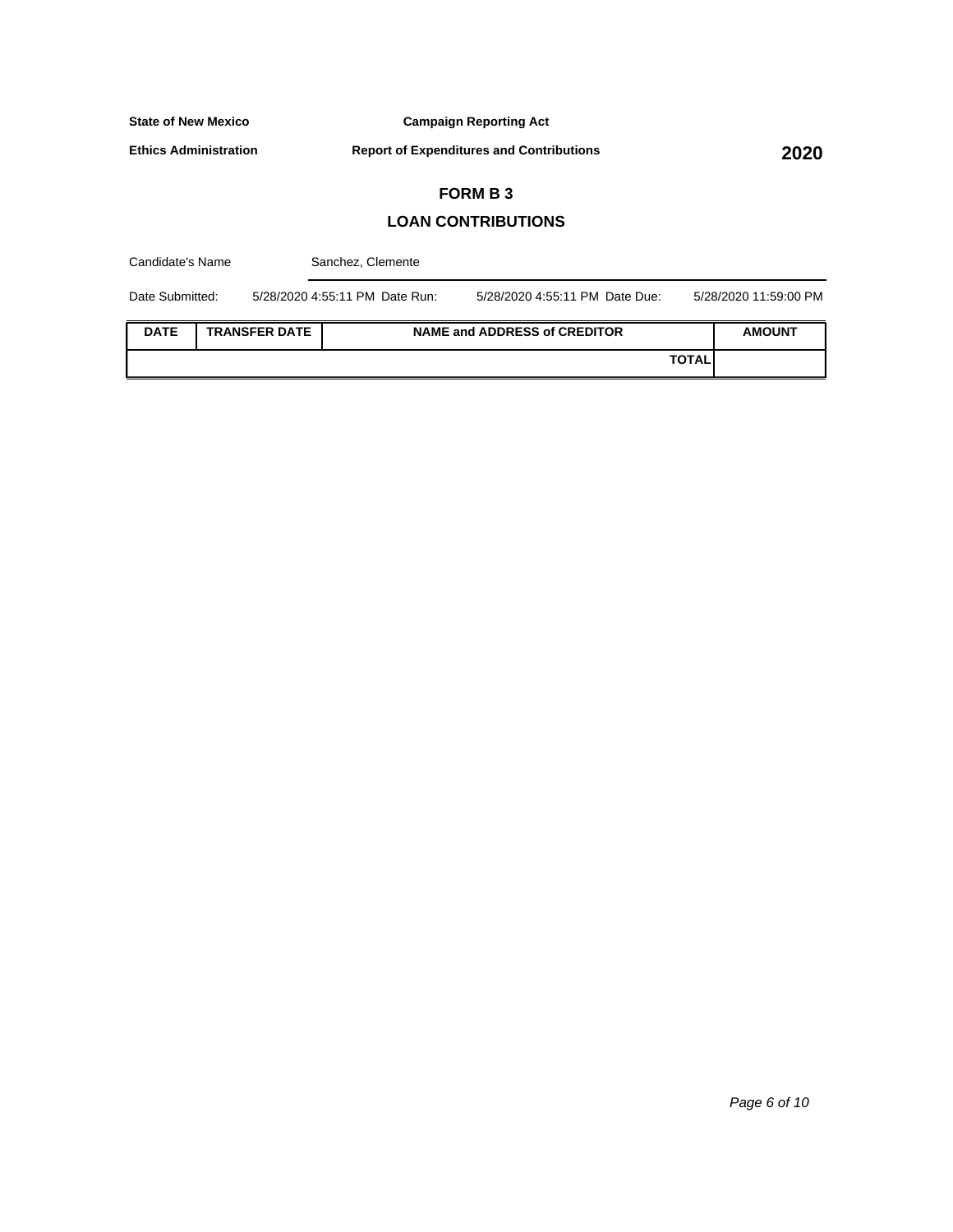**Campaign Reporting Act**

**Ethics Administration**

**Report of Expenditures and Contributions 2020**

# **FORM B 4**

## **LOANS FORGIVEN**

| Candidate's Name |  | Sanchez, Clemente              |                                     |              |                       |
|------------------|--|--------------------------------|-------------------------------------|--------------|-----------------------|
| Date Submitted:  |  | 5/28/2020 4:55:11 PM Date Run: | 5/28/2020 4:55:11 PM Date Due:      |              | 5/28/2020 11:59:00 PM |
| <b>DATE</b>      |  |                                | <b>NAME and ADDRESS of CREDITOR</b> |              | <b>AMOUNT</b>         |
|                  |  |                                |                                     | <b>TOTAL</b> |                       |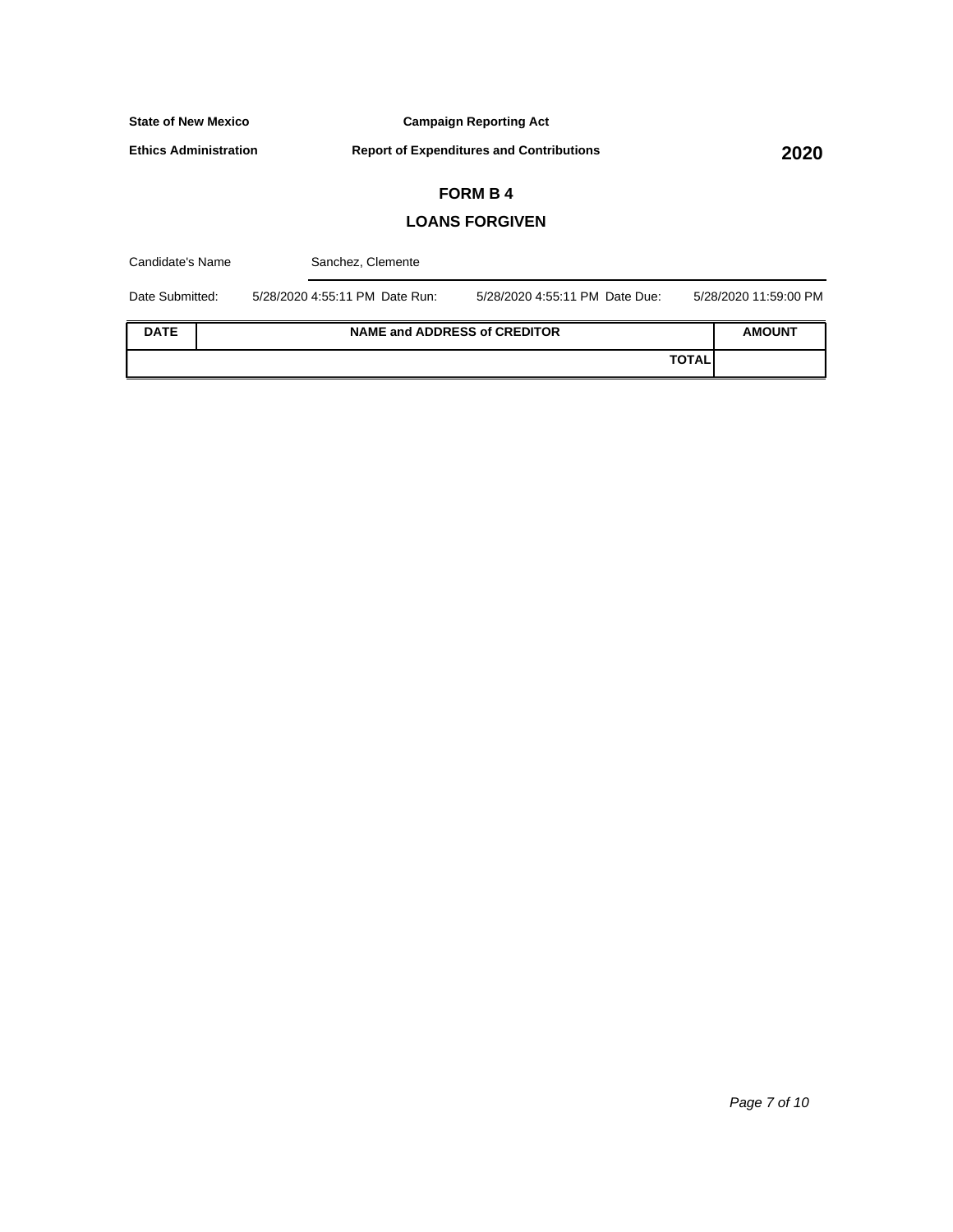**Ethics Administration**

#### **Campaign Reporting Act**

## **Report of Expenditures and Contributions 2020**

# **FORM C**

## **EXPENDITURES**

Candidate's Name

Sanchez, Clemente

Date Submitted: 5/28/2020 4:55:11 PM Date Run: 5/28/2020 4:55:11 PM Date Due: 5/28/2020 11:59:00 PM

| <b>DATE</b> | <b>NAME and ADDRESS of PAYEE</b>                                                                  | <b>PURPOSE</b>                                       | <b>PRC Exp</b> | <b>AMOUNT</b> |
|-------------|---------------------------------------------------------------------------------------------------|------------------------------------------------------|----------------|---------------|
|             |                                                                                                   |                                                      |                |               |
|             | 5/26/2020 Marketing Strategies, Inc. - 901 Rio Grande Blvd.<br>NW STE D 126, Albuquerque NM 87104 | Printing & Mailing                                   |                | \$3,698.30    |
| 5/26/2020   | Marketing Strategies, Inc. - 901 Rio Grande Blvd.<br>NW STE D 126, Albuquerque NM 87104           | Printing & Mailing                                   |                | \$413.40      |
|             | 5/26/2020 Marketing Strategies, Inc. - 901 Rio Grande Blvd.<br>NW STE D 126, Albuquerque NM 87104 | Printing & Mailing                                   |                | \$3,452.35    |
|             | 5/26/2020 El Toro - 124 N. 1st Street. Louisville KY 40202                                        | Digital Ad & Banner                                  |                | \$1,620.00    |
|             | 5/26/2020 Cibola Citizen - 200 W. Santa Fe. Ave., Grants NM<br>87020                              | Newspaper Ad.                                        |                | \$903.93      |
| 5/26/2020   | Cumulus Albuquerque - 500 4th Street NW 5th<br>Floor, Albuquerque NM 87102                        | Radio Ads                                            |                | \$3,425.69    |
|             | 5/22/2020 Marketing Strategies, Inc. - 901 Rio Grande Blvd.<br>NW STE D 126, Albuquerque NM 87104 | Printing & Postage                                   |                | \$1,539.17    |
| 5/21/2020   | KD Radion, Inc. - 733 E. Roosevelt Ave., Grants<br>NM 87020                                       | Radio Ads                                            |                | \$2,935.59    |
|             | 5/20/2020 Crosstabs Consulting - 1908 Dartmouth Dr. NE,<br>Albuquerque NM 87106                   | Printing, Mailing &<br>Phone Banking                 |                | \$5,850.17    |
|             | 5/19/2020 Marketing Strategies, Inc. - 901 Rio Grande Blvd.<br>NW STE D 126, Albuquerque NM 87104 | Printing & Postage                                   |                | \$858.15      |
| 5/19/2020   | Marketing Strategies, Inc. - 901 Rio Grande Blvd.<br>NW STE D 126, Albuquerque NM 87104           | Printing & Postage                                   |                | \$7,695.55    |
|             | 5/19/2020 Halo Martine Advertising - 1200 3rd St. NW,<br>Albuquerque NM 87102                     | Ad Design                                            |                | \$75.51       |
|             | 5/19/2020 Halo Martine Advertising - 1200 3rd St. NW,<br>Albuquerque NM 87102                     | Ad Design                                            |                | \$75.51       |
|             | 5/17/2020 El Toro - 124 N. 1st Street, Louisville KY 40202                                        | Digital Ad & Banner                                  |                | \$1,139.00    |
|             | 5/17/2020 COSTCO - 9955 Coors Bypass NW, Albuquerque<br>NM 87114                                  | <b>Office Supplies</b>                               |                | \$67.95       |
| 5/16/2020   | Crosstabs Consulting - 1908 Dartmouth Dr. NE,<br>Albuquerque NM 87106                             | Consulting Fee and<br>Ad reimbursement<br>and Design |                | \$2,789.73    |
|             | 5/16/2020 El Toro - 124 N. 1st Street, Louisville KY 40202                                        | Digital Ad & Video                                   |                | \$1,620.00    |
|             | 5/15/2020 Kathleen Clemons - PO Box, Acoma NM 87034                                               | Phone Banking and<br>Absentee Work                   |                | \$500.00      |
|             | 5/11/2020 USPS - Santa Fe Ave., Grants NM 87020                                                   | <b>Stamps</b>                                        |                | \$110.00      |
| 5/8/2020    | Crosstabs Consulting - 1908 Dartmouth Dr. NE,<br>Albuquerque NM 87106                             | Printing & Mailing                                   |                | \$5,361.41    |
|             |                                                                                                   | <b>TOTAL</b>                                         |                | \$44,131.41   |

Page 8 of 10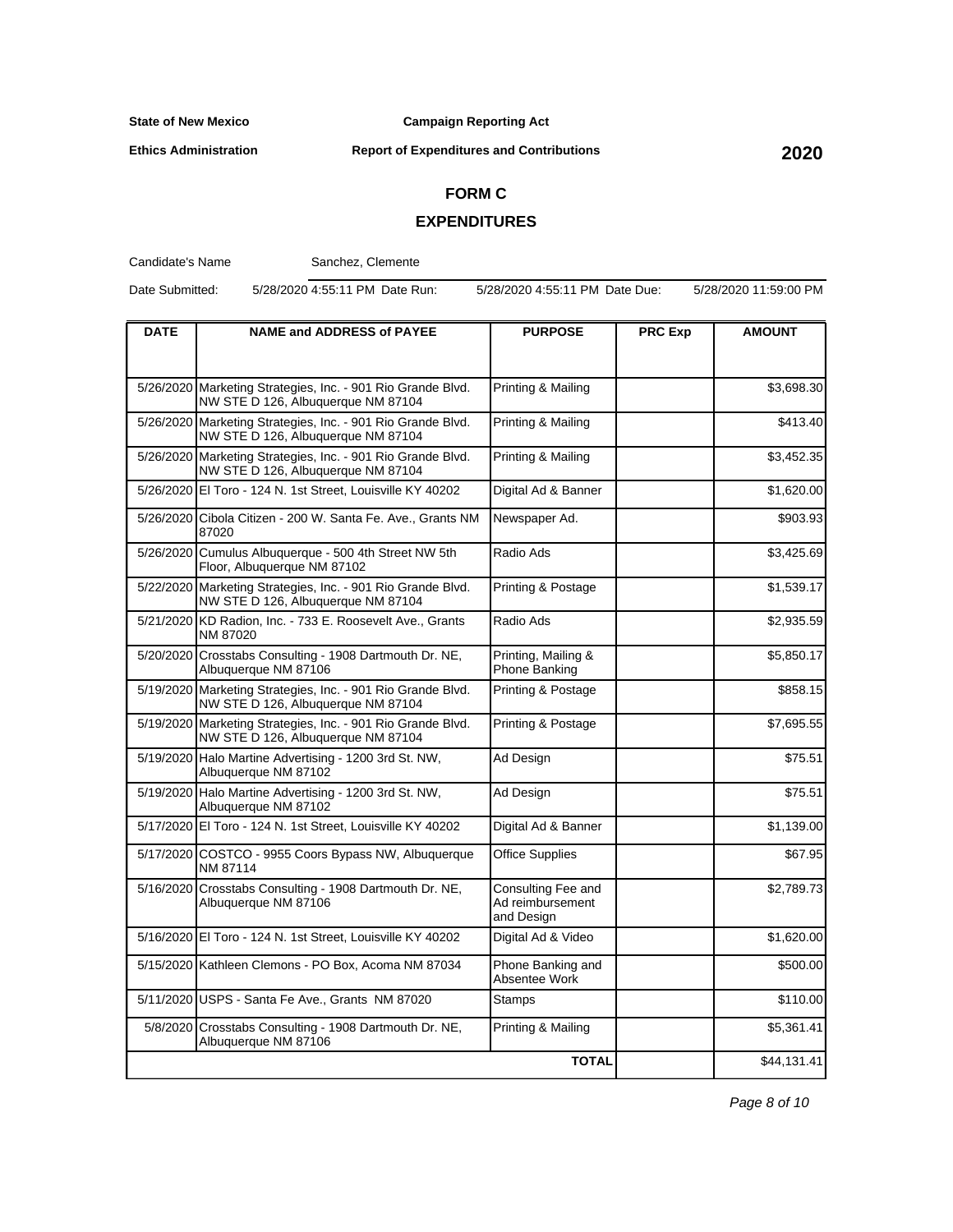**Campaign Reporting Act**

**Ethics Administration**

**Report of Expenditures and Contributions 2020**

# **FORM C 1**

## **LOAN REPAYMENTS**

| Candidate's Name |  | Sanchez, Clemente              |                                |              |                       |
|------------------|--|--------------------------------|--------------------------------|--------------|-----------------------|
| Date Submitted:  |  | 5/28/2020 4:55:11 PM Date Run: | 5/28/2020 4:55:11 PM Date Due: |              | 5/28/2020 11:59:00 PM |
| <b>DATE</b>      |  |                                | <b>NAME of CREDITOR</b>        |              | <b>AMOUNT</b>         |
|                  |  |                                |                                | <b>TOTAL</b> |                       |